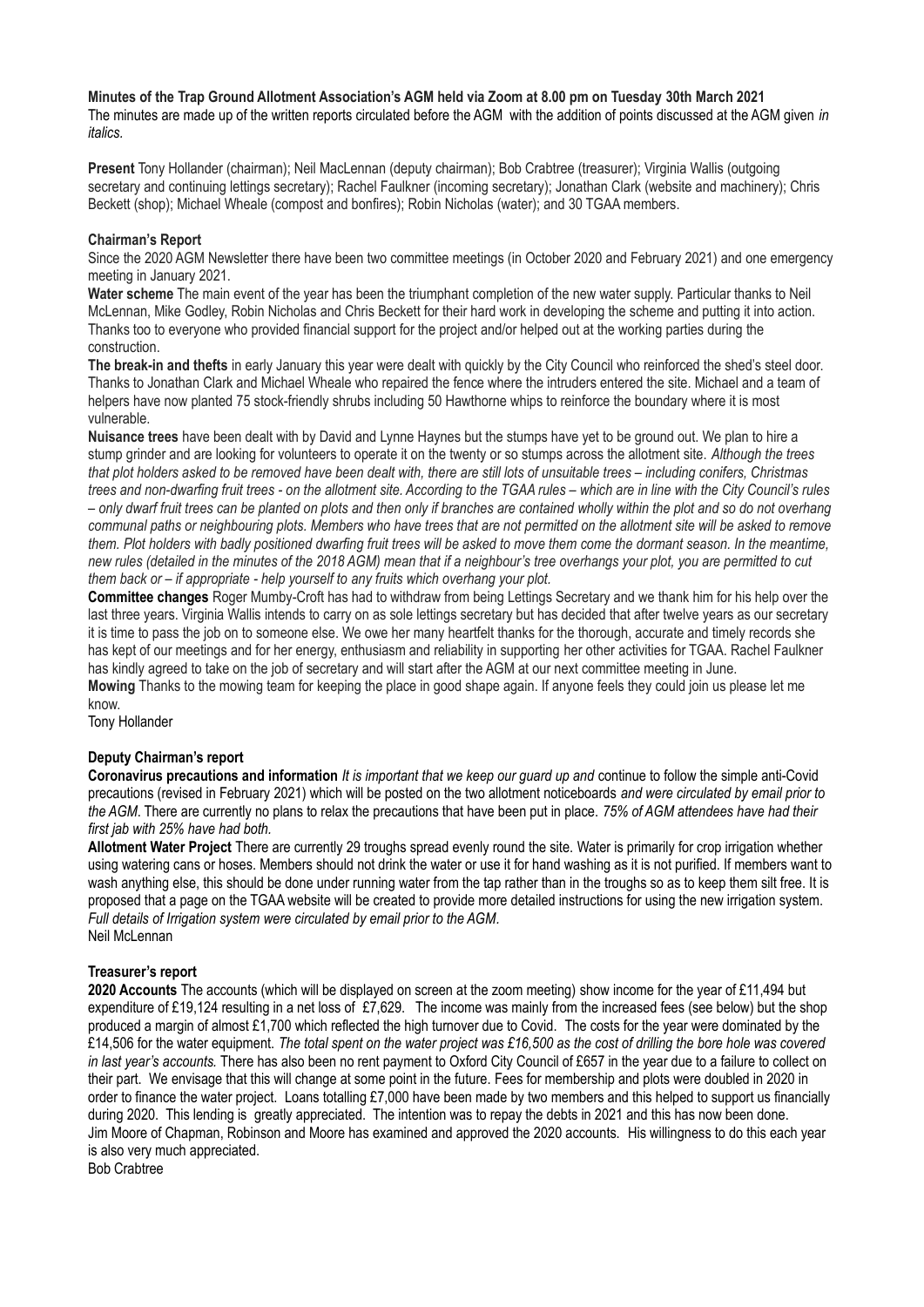### **Secretary's report**

**Seeds:** It is still possible to order seeds at a 50% discount from Dobies as there is no cut-off date for seed orders. Catalogues and the necessary discount code are available from the allotment shop.

**Membership cards** are not compulsory but are needed to benefit from discounts at Yarnton Nurseries, Burford Garden Company and Cassington Nurseries. Current membership cards will expire on 1 May 2021. New cards are available at the allotment shop. **Plant sale and swap** Members brought, swapped and bought plants at the allotment shop during normal shop hours in May which worked well with the swapping element proving particularly popular. We'll do the same during all shop opening hours in May 2021. Virginia Wallis

# **Lettings Secretary's report**

There are now 42 whole (10-pole) plots, 144 half plots (5-pole) and 22 quarter plots. At this time last year (pre lock down) there were 30 people on the waiting list (which includes existing plot holders who want to take on an additional half plot). There are now 80 people on the waiting list so if you are finding working your current plot a struggle, please consider giving up all or part of it. Following the spring plot inspection (by a minimum of four committee members), you may be asked to give up all or part of your plot if nothing much has happened on it since the start of the growing season. Members are reminded to let the lettings secretary know of any change in contact details.

Virginia Wallis

### **Website**

The TGAA website is in the process of being updated – suggestions welcome. Jonathan Clark

### **Machinery**

Following the burglary in January, our main loss was the old Honda strimmer / brushcutter and the maintenance toolkit. Most of the stolen items have been replaced ready for the new season. We don't insure the equipment in the shed, believing it is more cost effective to 'self insure'. We have considered if that is the right policy, and we still think it is, although of course our location means we are remain vulnerable to break-ins at night.

The powered shared equipment has been serviced over the winter and is available for members to use. We have mowers, rotovators and the strimmer. Full details of what is available and how to access it are on the [shared equipment page](http://www.trapgroundallotments.org.uk/shared-equipment) on the website. If you do want access, it is a fair bet that the shed will be open when the shop is open, at least during lock downs.

And speaking of the covid-19 pandemic, government advice is still 'Hands, Space, Face', so we continue to ask you to:

- use disposable gloves when using shared equipment (there is a supply in the shed);
- supply your own ear and eye defenders (rather than using the communal ones) this is particularly important for the strimmer;
- make use of the cleaning products in the shed to wipe down the equipment where you may inadvertently touch or have touched the equipment with unprotected hands.

Jonathan Clark

### **Communal compost and bonfires**

The weather made it a difficult year, with a long hot dry Spring following a very wet winter, so conditions were not the best for composting: it was difficult to get the jcb in to turn over the heaps early on, and then Covid restrictions ruled that out til much later. In addition there were more members actively working their plots because of "lockdown" and more material arriving. My thanks to members who came to take away some fairly rough compost...it does breakdown over the winter and is still perfectly useful. I hope for a more normal round of compost making this year, but now there is water on tap if we get a dry spell.

Bonfires were suspended by OCC for a while , and managing the build up of material was a bit tricky. Finding a dry spell with a wind from SE or E is the problem ,to avoid a nuisance to neighbours, but at least with the collective bonfire site we manage this pretty well and even big quantities are burned with minimal smoke.

Just don't bring doubtful stuff...shreds of old asbestos insulation in a vinyl mower cover was a most unwelcome find, and it doesn't burn!

Michael Wheale

### **Allotment shop**

As the Treasurer has reported we had an exceptional year in the shop. This was, I think, down to a number of factors:

- Covid restrictions initially made ability to travel and so obtain items from garden centres extremely difficult;
- keeping the shop open with Covid precautions in place and introducing contactless payment as part of this. (Other allotment sites closed their shops.);
- expanding the product range to include new for this season pea and bean netting which is also ideal for sweet peas;